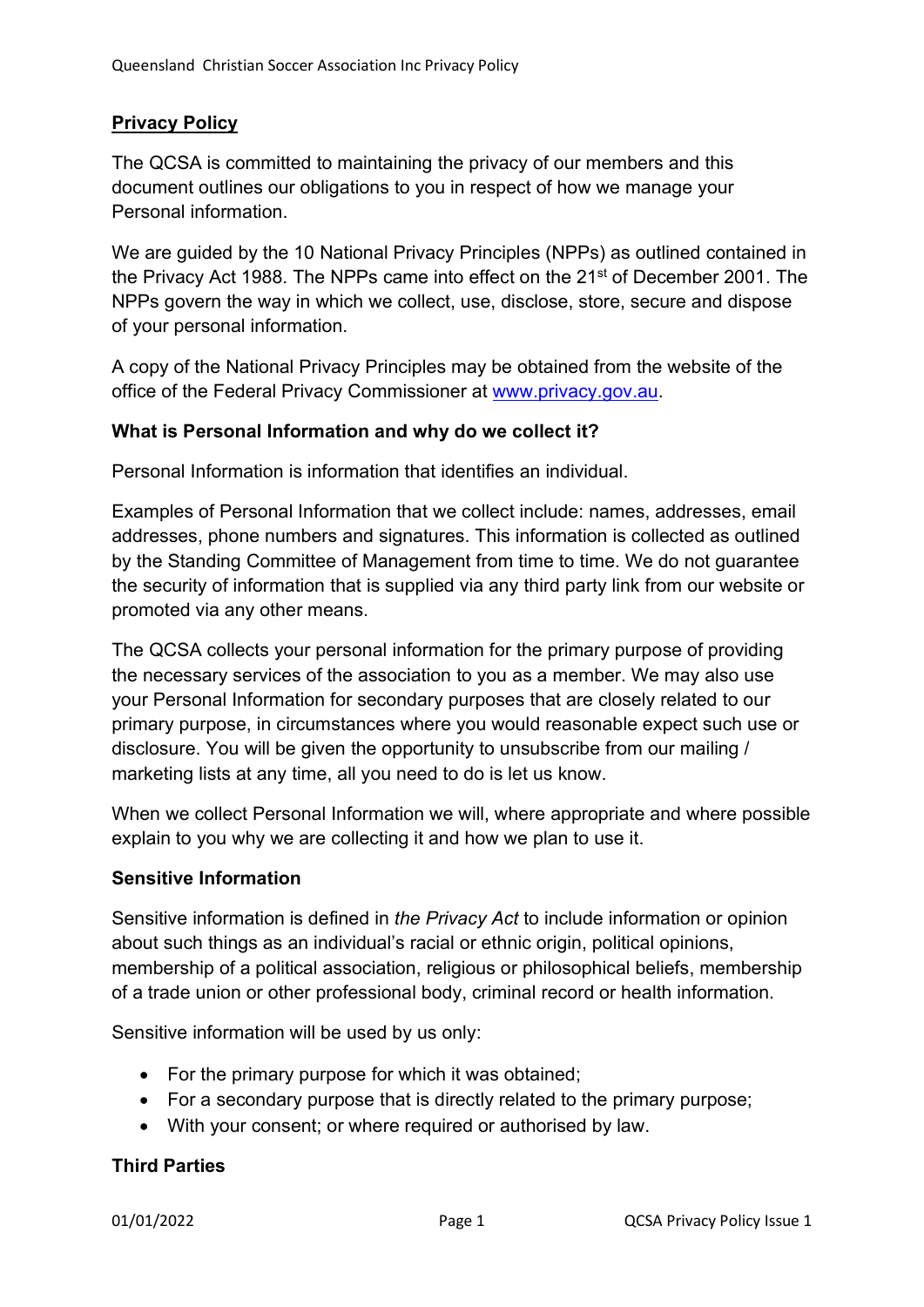Where reasonable and practicable to do so, we will collect your Personal Information only from you. However, in some circumstances we may be provided with information by third parties. In such a case we will take all reasonable steps to ensure that you are made aware of the information provided to us by such third party.

#### Disclosure of Personal Information

Your Personal Information may be disclosed in a number of circumstances including the following:

- Third parties where you consent to the use or disclosure; and
- where required or authorised by law.

## Security of Personal Information

Your Personal Information is stored in a manner that reasonably protects it from misuse and loss and from unauthorized access, modification or disclosure.

When your Personal Information is no longer needed for the purpose for which it was obtained, we will take reasonable steps to destroy or permanently de-identify your Personal Information. However, most of the Personal Information is or will be stored in files which will be kept by us for a minimum of 7 years.

#### Access to your Personal Information

NPP 6 provides you with the right to access the Personal Information we hold about you and to update and/or correct it, subject to certain exceptions. If you wish to access your Personal Information, please make out your request to us by email.

The QCSA will not charge any fee for your access request, but may charge an administrative fee for providing a copy of your Personal Information.

In order to protect your Personal Information we may require identification from you before releasing such information.

#### Maintaining the Quality of your Personal Information

It is an important part of providing our services to you that your Personal Information is up to date. NPP 3 provides that we take reasonable steps to make sure that your Personal Information is accurate, complete and up-to-date.

It is important that you advise us at the earliest opportunity of any changes to your Personal Information so that our records can be updated.

# Policy Updates